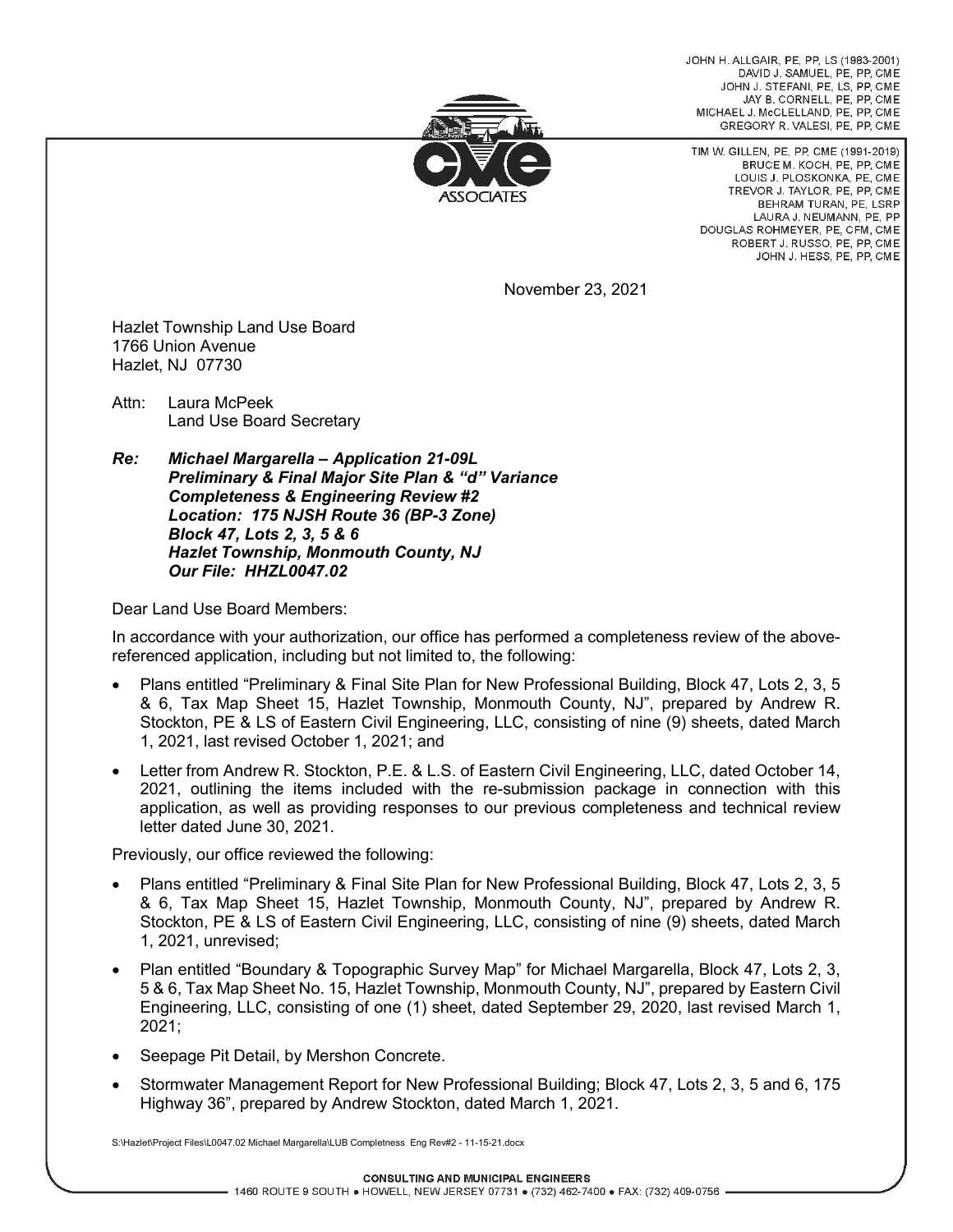

Hazlet Township Land Use Board<br>Re: Michael Margarella – Application (21-09L) November 23, 2021 Re: Michael Margarella – Application (21-09L) Preliminary & Final Major Site Plan & Use Variance **Preliminary & Final Major Struct** Completeness & Engineering Rev #2

- Architectural Renderings & Floor Plans; "Mixed-Use occupancy @ 165 Route 36", prepared by Michael A. Bagioli, AIA, Architect, consisting of six (6) sheets, dated October 21, 2020, unrevised;
- Copy of Completed Environmental Assessment Checklist;
- Letter from Andrew R. Stockton, of Eastern Civil Engineering, LLC, dated March 26, 2021, outlining the items submitted in connection with this application;
- Copy of application to Bureau of Fire Prevention; and
- Completed Application Forms, including Land Use Board Application, Development Application & Development Plan Checklist, Proof of Service, W-9 Request for Taxpayer Certification and Proof of Taxes paid.

Based on our review, we offer the following:

- 1) The Applicant, Michael Margarella, is seeking Preliminary & Final Major Site Plan approval to demolish and remove the existing vacant building and existing site improvements to construct a new 2-story mixed-use building and new driveway and parking area on the property. The new building will provide 4,900 sf of new office space for professional business use on the first floor with four (4) new apartment units on the second floor. Twenty-eight (28) paved parking stalls, inclusive of two (2) ADA-accessible stalls, are proposed to serve the new building. A right-in driveway is proposed to access the site along the frontage of Route 36 while another driveway is proposed to exit the site along the frontage of Munro Avenue, also known as Monmouth County Route No. 7. Stormwater management improvements include a proposed subsurface seepage pit to collect and infiltrate roof runoff from the new building. New water, gas and sanitary sewer services will be extended within the right-of-way of Munro Avenue. Landscaping and lighting improvements are also proposed.
- 2) The subject property with a total lot area of 0.809 acres (+/-35,252 square feet) is a corner lot and provides frontages along the westerly side of Route 36 and the northeasterly side of Monroe Avenue. The site contains the existing vacant Frank and Teddy's Bar & Grill restaurant with associated paved parking lot and is situated in the BP-3 Business Professional District. The subject parcels are surrounded by similar-typed properties in the BP-3 and B-H Business Highway District to the east and across Route 36 to the south, and residential properties in the R-70 Single Family Residential District to the north and west. There do not appear to be any freshwater wetlands, wetlands transition areas, open water features or other environmental constraints on or in the immediate vicinity of the site. The property is located within Flood Hazard Zone X, which is an area determined to be outside the 0.2% annual chance floodplain, and is also located in the NJDEP CAFRA zone.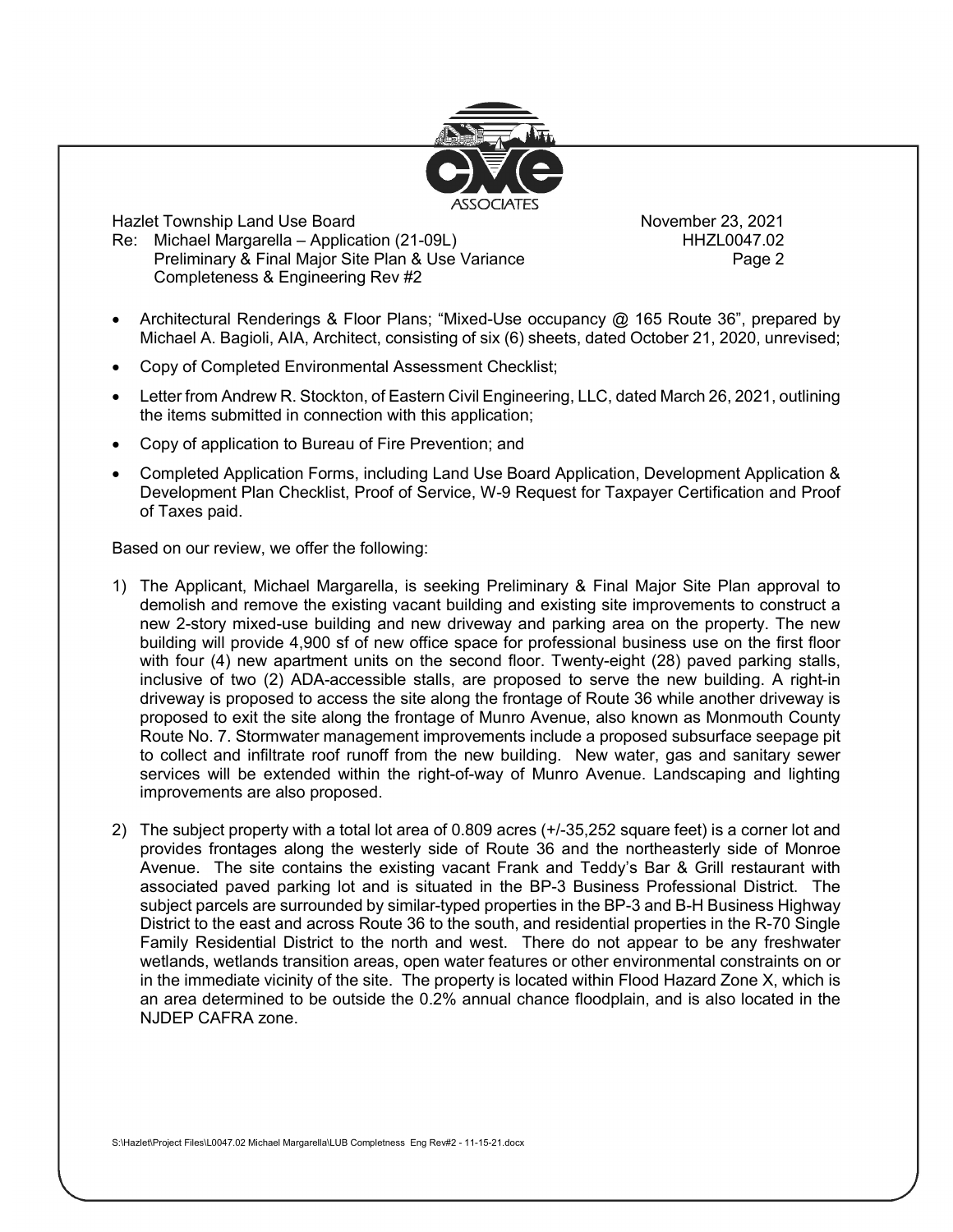

Hazlet Township Land Use Board<br>Re: Michael Margarella – Application (21-09L) November 23, 2021 Re: Michael Margarella – Application (21-09L)<br>Preliminary & Final Major Site Plan & Use Variance Freliminary & Final Major Site Plan & Use Variance Preliminary & Final Major Site Plan & Use Variance Completeness & Engineering Rev #2



3) The submitted Site Plan identifies the property within the B-P 3 Zoning District, and per zoning schedule table, bulk requirements are the same as B-H Business Highway District. The proposed development's conformity for "Other Uses" in the B-H Business Highway District is as follows:

| <b>Standard</b>                    | <b>Required</b> | <b>Existing</b> | <b>Proposed</b> |
|------------------------------------|-----------------|-----------------|-----------------|
| Minimum Lot Area (sq. ft.)         | 40,000          | 35,252 (ENC)    | No Change (V)   |
| Minimum Lot Width (ft.)            | 150             | 253.2           | No Change       |
| Minimum Lot Frontage (ft.)         | 150             | 280.1           | No Change       |
| Minimum Lot Depth (ft.)            | 200             | 150 (ENC)       | No Change (V)   |
| <b>Principal Building Setbacks</b> |                 |                 |                 |
| Front Yard (ft.)                   | 50              | 10.6 (ENC)      | 66.4            |
| Side Yard (ft.)                    | 20              | 61.6            | 20              |
| Combined Side Yard (ft.)           | 40              | 72.2            | 40.6            |
| Rear Yard (ft.)                    | 25              | N/A             | 25              |
| <b>Accessory Building Setbacks</b> |                 |                 |                 |
| Front Yard (ft.)                   | 50              | N/A             | N/A             |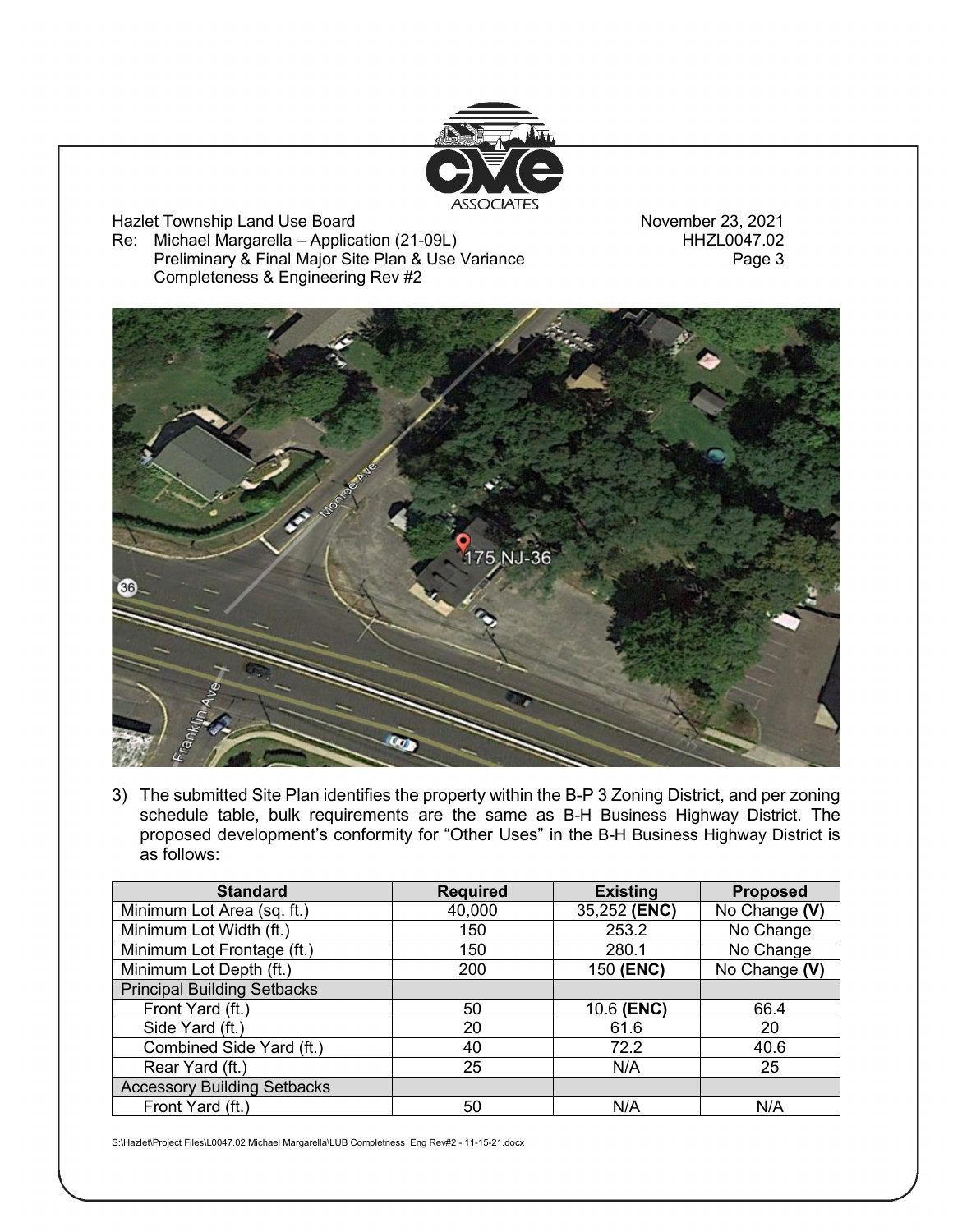

Hazlet Township Land Use Board<br>Re: Michael Margarella – Application (21-09L) November 23, 2021 Re: Michael Margarella – Application (21-09L) Preliminary & Final Major Site Plan & Use Variance **Preliminary & Final Major Structure** Page 4 Completeness & Engineering Rev #2

| <b>Standard</b>                   | <b>Required</b>     | <b>Existing</b> | <b>Proposed</b>  |
|-----------------------------------|---------------------|-----------------|------------------|
| Side Yard (ft.)                   | 20                  | N/A             | N/A              |
| Rear Yard (ft.)                   | 25                  | N/A             | N/A              |
| <b>Maximum Building Coverage</b>  | 40%                 | 5.3%            | 13.9%            |
| Maximum Lot Coverage              | 55%                 | 44.4%           | 53.1%            |
| Maximum Building Height / Stories | 25 feet / 2 stories | TBD / 2 stories | 24.8 / 2 stories |

# **(ENC) – Existing Non-conforming Condition**

#### **(V) – Variance Required**

- 4) As per **Section 181-404.06**, the four (4) new apartment units on the second floor of the proposed building is not identified as a permitted principal, conditional or accessory use in the subject zone, and accordingly, is a prohibited use. Therefore, a "d(1)" use variance is required.
- 5) In addition to the above, the following bulk variances are requested:
	- a) **Schedule B Bulk Regulations (Section 181-406) – Minimum Lot Area.** The minimum lot area required in the B-H Business Highway District for Other Uses is 40,000 square feet, whereas the existing lot area is 35,252 square feet. We note this is an existing nonconformity. *(A variance is now being requested).*
	- b) **Schedule B Bulk Regulations (Section 181-406) – Minimum Lot Depth.** The minimum lot area required in the B-H Business Highway District for Other Uses is 200 feet, whereas the existing lot depth is 150 feet. We note this is an existing nonconformity. *(A variance is now being requested).*
- 6) Although not requested by the Applicant, it appears the following variances and/or design waivers may be necessary:
	- a) **Schedule B Bulk Regulations (Section 181-406B) – Minimum Rear Yard Setback.** Per Section 181-408.05 Corner and Through Lots, the interior lot line opposite the street line with the shortest frontage shall be considered to be the rear lot line and any remaining interior lot lines shall be considered side lot lines. Based upon the current site plan, the rear lot line would be considered the easterly property line, which is opposite Munro Avenue, therefore, a rear yard setback variance of 20.5 feet is proposed whereas 25 feet is required *(A variance is required)*
	- b) **Section 181-408.11A:** In all zone districts in connection with every commercial, institutional and industrial use, there shall be provided, at the time that any building or structure is erected, enlarged, increased in capacity or has a change of use, loading spaces. *No loading spaces are proposed. Based on the floor area proposed by the Applicant, one (1) loading space are required. (A variance is now being requested).*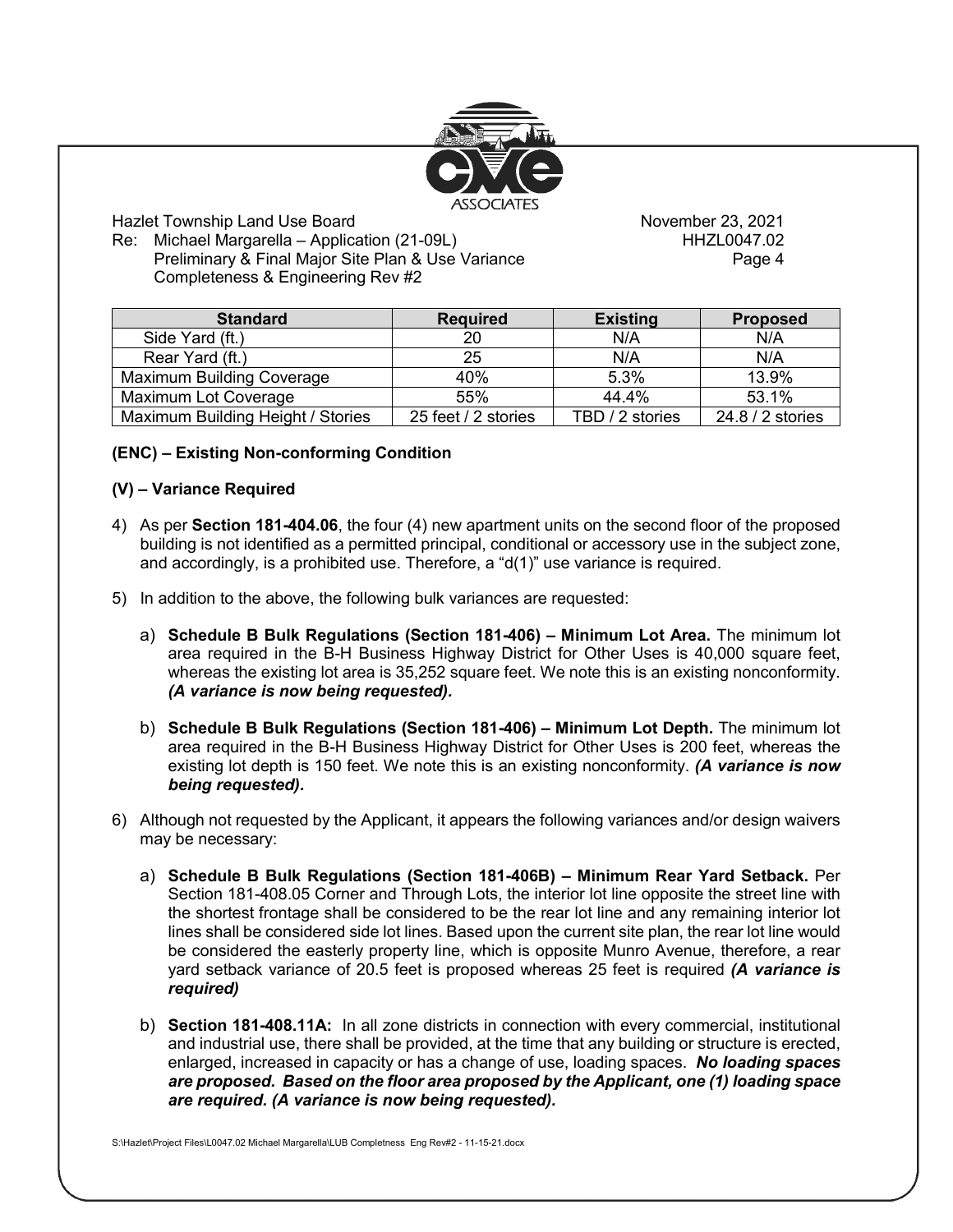

Hazlet Township Land Use Board<br>Re: Michael Margarella – Application (21-09L) November 23, 2021 Re: Michael Margarella – Application (21-09L) Preliminary & Final Major Site Plan & Use Variance **Preliminary & Final Major Site Page 5** Completeness & Engineering Rev #2

- c) **Section 181-408.14B:** Handicapped parking spaces shall measure 12 feet wide by 18 feet long. *The proposed ADA stalls in the front of the building measure 8 feet wide by 20 feet long. (Addressed. The ADA stalls have been revised and are now measured 11 feet wide by 20 feet long).*
- d) **Section 181-408.14.H.4** Where such parking, loading and service areas are not entirely screened visually from such lot by an intervening building or structure, there shall be provided along the lot line a continuous buffer strip for the adjacent residential property. *Screen plantings have not been proposed as part of this application. Also, the existing wooded area as indicated on the plans appear to be invasive saplings and other low growing vegetation and not an actual wooded lot. (Partially addressed. Screen plantings are now proposed as part of this application). Also, the existing wooded area as indicated on the plans appears to be invasive saplings and other low growing vegetation and not an actual wooded lot nor successional growth. Notes should be provided to indicate that all invasive locust saplings are to be removed prior to planting. Proposed trees shall*  be field located to ensure maximum buffering as well as prevent trees from being *installed under the canopy of mature existing trees.*
- e) **Section 181-503.D** Within the buffer area, a solid and continuous landscape screen at least six (6) feet in width shall be planted and maintained. The landscape screen shall consist of massed evergreen and deciduous trees and shrubs at least four (4) feet in height of such species and size as will produce within two (2) growing seasons a screen at least six (6) feet in height. *This has not been proposed as part of this application. (Partially addressed. Plantings are now proposed within this area; however, no shrubs have been provided. It appears additional plant materials should be provided to ensure a continuous screen).*
- f) **Section 181-507.H -** The base of all sides of a building shall be planted with foundation plantings consisting of evergreen and/or semi-evergreen shrubs and trees. Such plantings shall be a minimum of two feet high at time of planting and spaced an average of three feet on center. *No foundation plantings are proposed as part of this application. (A design waiver is now being requested).*
- g) **Section 181-507I.1:** The perimeter of all parking lots shall be set back from all rear and side lot lines by a minimum of 10 feet. *The proposed perimeter parking lot setbacks are approximately 5 feet and 9 feet, from the southerly and easterly property lines respectively. (A design waiver is now being requested).*
- h) **Section 181-507.I.2** Side and rear yards shall be landscaped with a combination of evergreen shrubs and deciduous trees to form a screen a minimum of six feet tall at the time of planting. *Screen landscaping has not been proposed as part of this application. (Partially addressed. It appears additional plant material should be provided along the property line with Lot 18, within the open area).*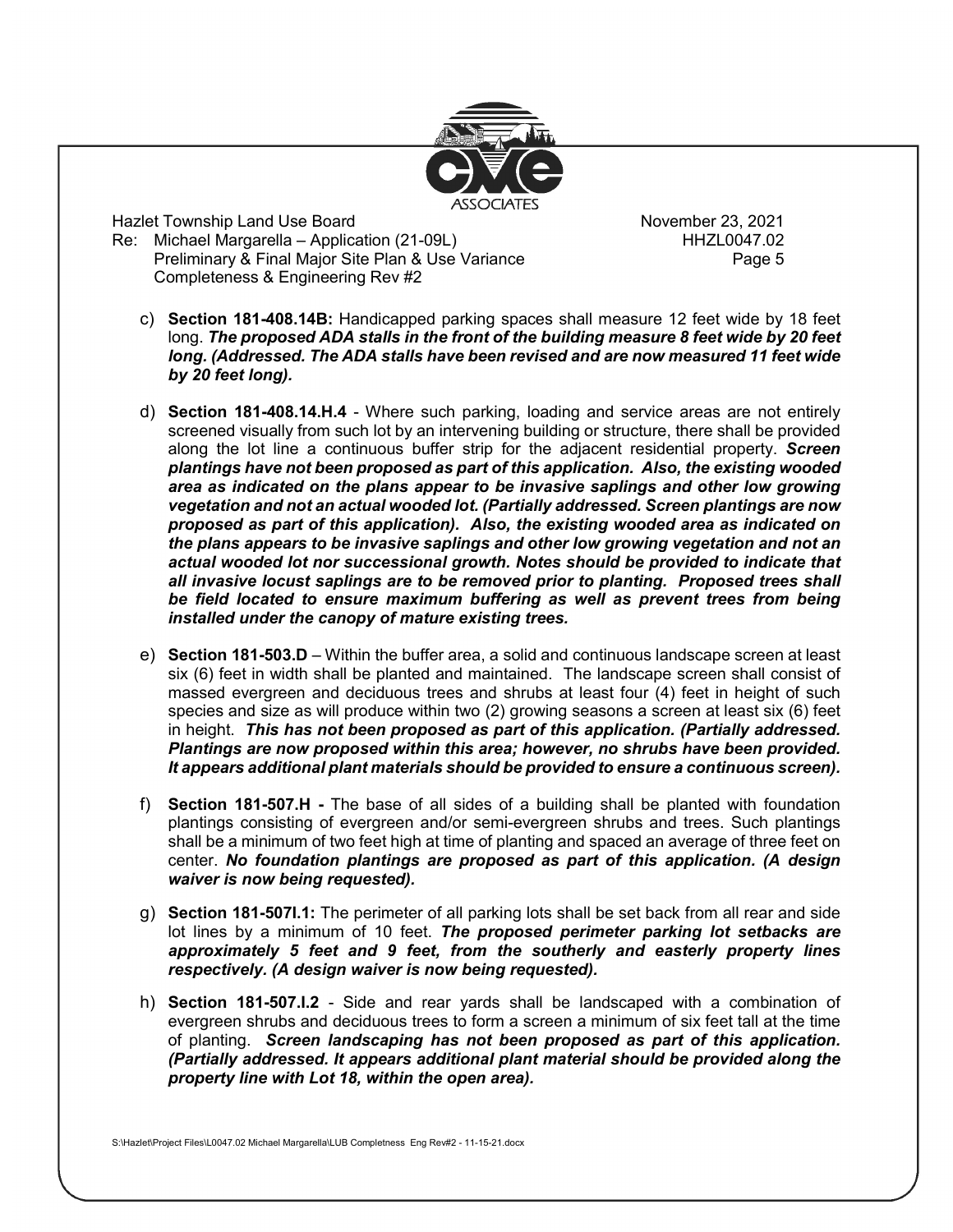

Hazlet Township Land Use Board<br>Re: Michael Margarella – Application (21-09L) November 23, 2021 Re: Michael Margarella – Application (21-09L) Preliminary & Final Major Site Plan & Use Variance **Final Page 6** Completeness & Engineering Rev #2

- i) **Section 181-507.I.3** Front yards shall be landscaped with a hedge a minimum of three (3) feet in height with deciduous shade trees thirty (30) feet apart, in addition to the required street trees. *At a minimum, the Applicant should provide an evergreen hedge three (3) feet in height, to block headlight glare onto oncoming traffic (Addressed. The Applicant has proposed an evergreen hedge at three (3) feet tall along Route 36).*
- j) **Section 181-512.B.1:** For all uses except single-family dwellings, parking lots or individual spaces shall be prohibited within front yard areas. *The parking lot is located within both front yards on the property, therefore, a design waiver required.*
- k) **Section 181-512.B.2:** A parking lot shall be located to the rear of a building and/or the interior of the site where its visual impact to adjacent properties and the public right-of-way can be minimized. No parking lot shall be located in a required front yard. *The parking lot is located within both required front yards on the property. (A design waiver is now being requested).*
- l) **Section 181-517B1** Sidewalks shall be required…in association with nonresidential development. *No sidewalks are proposed along either Route 36 or Munroe Avenue*. *(Addressed. Sidewalk is now shown along Route 36 and Munro Avenue).*
- m) **Section 181-522.B.6 -** Existing Vegetation. To the greatest extent possible, significant existing vegetation in good health and condition shall be preserved. Subdivision designs should preserve existing stands of trees, as well as tall shrubs and hedgerows along or near lot lines. *It appears the Applicant might be able to make concessions to save the existing oak stand within the twenty (20) foot side yard setback. This tree should be specifically located and plans should be reviewed. (Addressed. Existing mature trees are to remain within the residential buffer).*
- n) **Section 181-523E** Existing tree information shall be provided to include caliper size by assigned number as well as trees to remain. *This has not been provided as part of this application. (Addressed).*
- o) **Section 181-523J** *–* All commercial and industrial developments are required to replace all trees removed in accordance with this Ordinance. *Tree replacement calculations have not been provided. (Addressed. Four (4) trees are to be removed with forty-nine (49) trees proposed to be installed).*
- 7) The applicant has requested the following submission waivers:
	- a) **Preliminary Site Plan Application Checklist Item 5:** Submission of Environmental Impact Statement.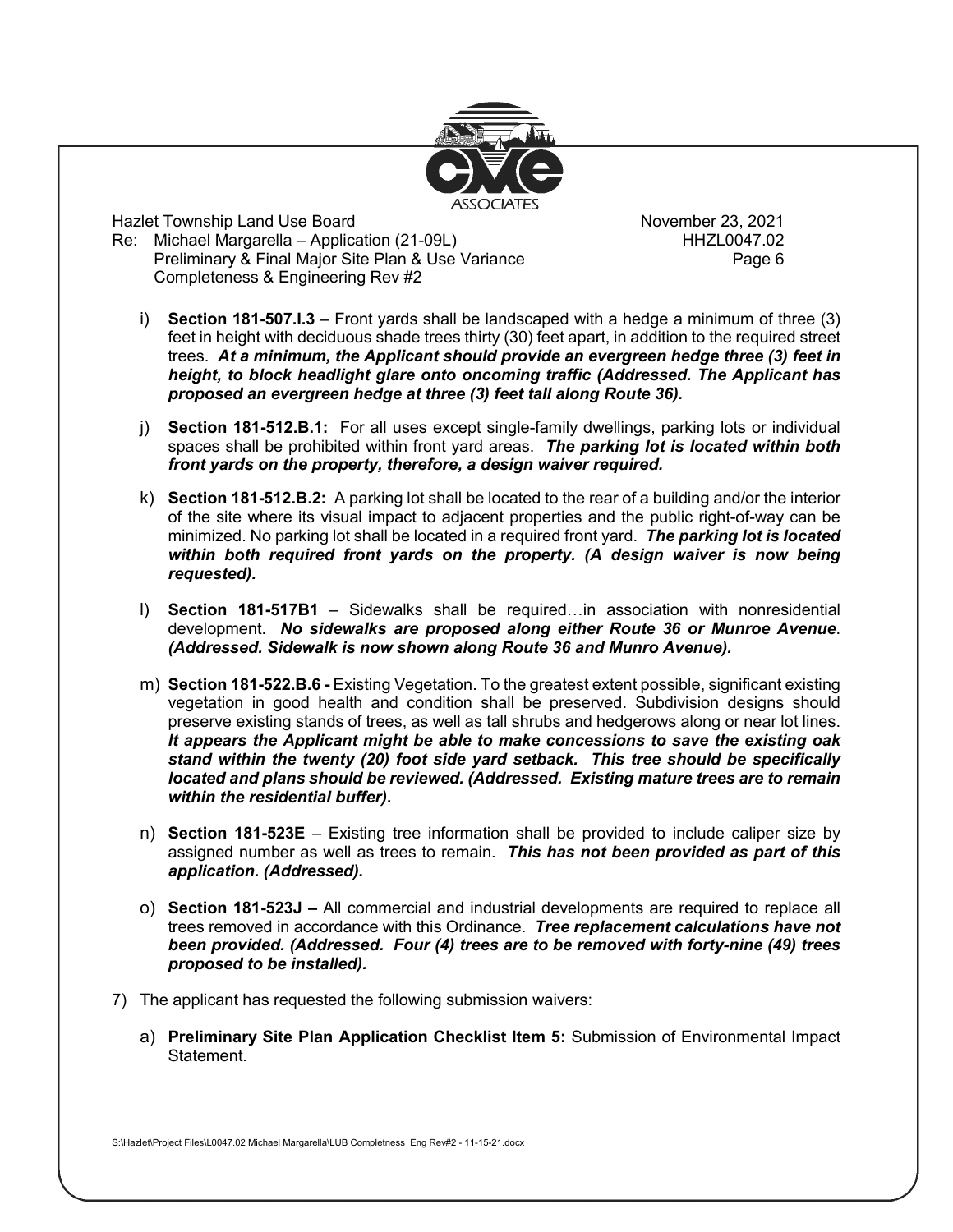

Hazlet Township Land Use Board November 23, 2021<br>Re: Michael Margarella – Application (21-09L) HHZL0047.02 Re: Michael Margarella – Application (21-09L) Preliminary & Final Major Site Plan & Use Variance **Preliminary & Final Major Site Page 7** Completeness & Engineering Rev #2

*The subject property is a redevelopment of an existing site, and it doesn't appear any environmentally sensitive features present constraints for development. Our office has no objection to this waiver, pending testimony by applicant.*

b) **Preliminary Site Plan Application Checklist Item 12:** *If applicable, application for State ingress and egress approval.*

*The site is accessed via NJSH Route 36 under the jurisdiction of NJDOT. At a minimum, the Applicant must obtain a letter of no interest from NJDOT as a result of the proposed improvements, or, pending traffic trip counts, obtain NJDOT access permit.*

c) **Preliminary Site Plan Application Checklist Item 16.A:** Complete Soil & Ground Water Testing Report.

*Our office has no objection to this waiver for the purpose of deeming the application complete. However, it appears the proposed stormwater management control measures (e.g., drywell) depends on the hydrologic properties of soils, therefore, a soils report shall be submitted to determine the suitability and distribution of soils present at the location of the control measure.*

d) **Preliminary Site Plan Application Checklist Item 16.B:** Test Borings or Test Pits shall be required for the purpose of soil classification and a Soil Log shall be prepared for each 1.

*Our office has no objection to this waiver for the purpose of deeming the application complete. However, it appears the proposed stormwater management control measures (e.g., drywell) depends on the hydrologic properties of soils, therefore, soil borings or soil pits are required*  to determine the suitability and distribution of soils present at the location of the control *measure.*

e) **Preliminary Site Plan Application Checklist Item 16.C:** Observation Wells shall be required for Water Table depth.

*Our office has no objection to this waiver for the purpose of deeming the application complete. However, the water table depth is required to demonstrate the proposed drywell provides at least 2 feet separation from the seasonal high water table (SHWT).*

f) **Preliminary Site Plan Application Checklist Item 16.E:** The number of required borings, test pits and observations Wells shall be determined as follows.

*Our office has no objection to this waiver for the purpose of deeming the application complete. However, borings, test pits and observations Wells are required at the exact location of the proposed drywell in order to confirm its ability to function as designed.* 

g) **Preliminary Site Plan Application Checklist Item 16.F:** All test borings, pits and observation wells shall be at locations approved by the Land Use Board.

*Our office has no objection to this waiver for the purpose of deeming the application complete. However, borings, test pits and observations Wells are required at the exact location of the proposed drywell in order to confirm its ability to function as designed.*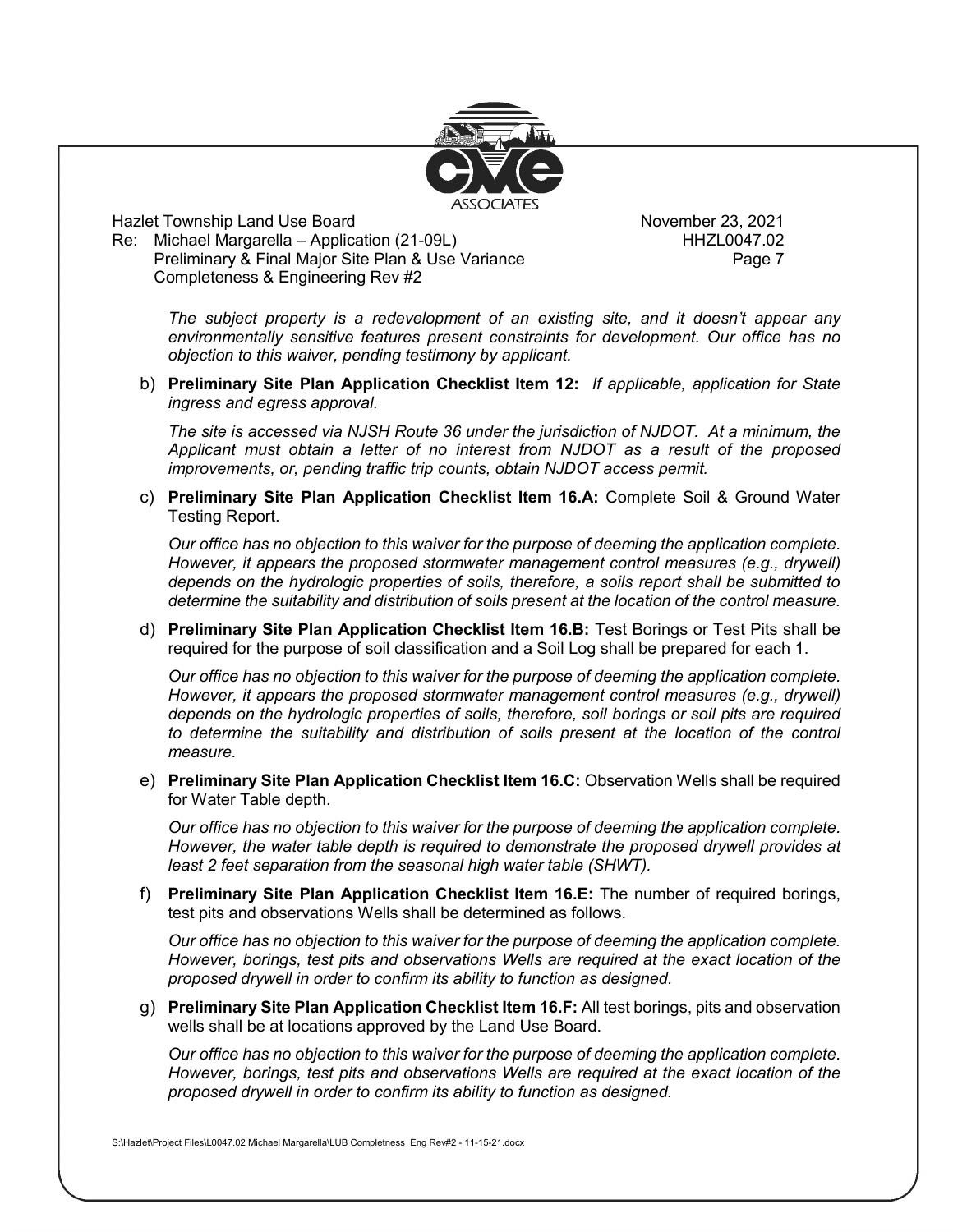

Hazlet Township Land Use Board<br>Re: Michael Margarella – Application (21-09L) November 23, 2021 Re: Michael Margarella – Application (21-09L) Preliminary & Final Major Site Plan & Use Variance **Page 8** Page 8 Completeness & Engineering Rev #2

h) **Preliminary Site Plan Application Checklist Item 16.G:** Borings or test pits shall be at least 12 feet deep with the last sample taken at the twelve-foot depth. An appropriate sampling technique approved by the Land Use Board shall be used.

*Our office has no objection to this waiver for the purpose of deeming the application complete. However, borings or test pits are required at the exact location of the proposed drywell in order to confirm its ability to function as designed.* 

i) **Final Site Plan Application Checklist Item 16.H:** Water table in observation wells shall be observed at least 4 separate times in each well.

*Our office has no objection to this waiver for the purpose of deeming the application complete. However, the water table depth is required to demonstrate the proposed drywell provides at least 2 feet separation from the seasonal high water table (SHWT).*

j) **Final Site Plan Application Checklist Item 16.I:** Observation wells shall be approved by the Land Use Board as to their design.

*Our office has no objection to this waiver for the purpose of deeming the application complete. However, the water table depth is required to demonstrate the proposed drywell provides at least 2 feet separation from the seasonal high water table (SHWT).*

k) **Final Site Plan Application Checklist Item 16.I:** Observations wells must be perforated, hollow and capable of providing water table readings to a minimum depth of 11 1/2 feet below ground level.

*Our office has no objection to this waiver for the purpose of deeming the application complete. However, the water table depth is required to demonstrate the proposed drywell provides at least 2 feet separation from the seasonal high water table (SHWT).*

8) As per **Section 181-811**, a Circulation Impact Study is required for all Preliminary Major Site Plans. A study has not been submitted, and waiver for such study has not been requested. *(A waiver is now being requested).*

Based upon the above, our office recommends that this application be deemed **COMPLETE** for public hearing.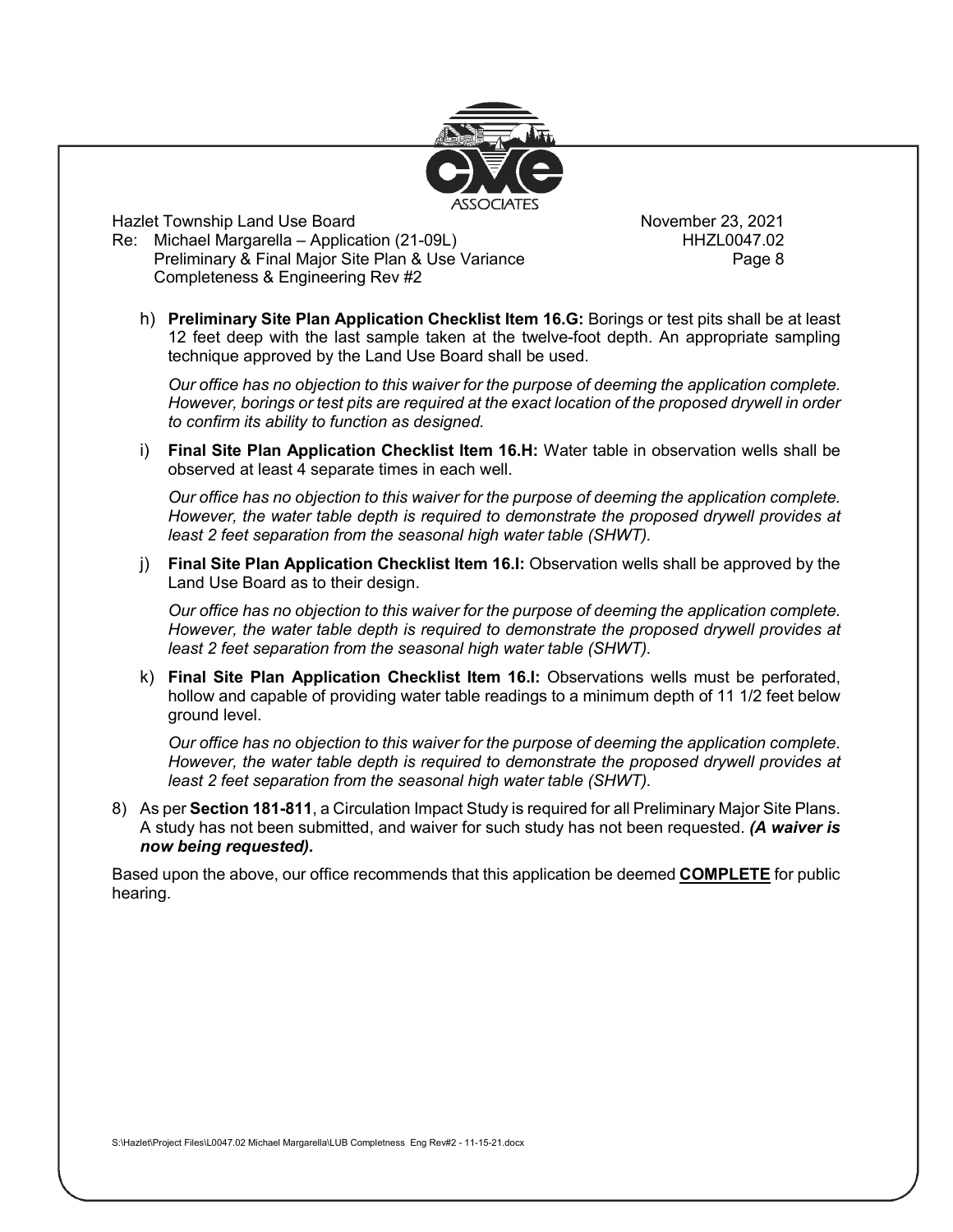S:\Hazlet\Project Files\L0047.02 Michael Margarella\LUB Completness Eng Rev#2 - 11-15-21.docx



Hazlet Township Land Use Board<br>Re: Michael Margarella – Application (21-09L) November 23, 2021 Re: Michael Margarella – Application (21-09L) Preliminary & Final Major Site Plan & Use Variance Preliminary & Final Major Site Plan & Use Variance Completeness & Engineering Rev #2

Should you have any questions or require additional information, please do not hesitate to contact this office.

Very truly yours,

CME Associates

Kurt Otto, PE, PP, CME, CFM *Land Use Board Engineer*

KO/LZ

cc: Greg Vella, Esq., Board Attorney Sharon Keegan, Zoning Board Officer David Rooke, Hazlet Township Sewer Utility Dept. Michael Margarella, Applicant Andrew R. Stockton, P.E., P.L.S., P.P, Applicant's Engineer/Surveyor Kevin Morse, Applicant's Attorney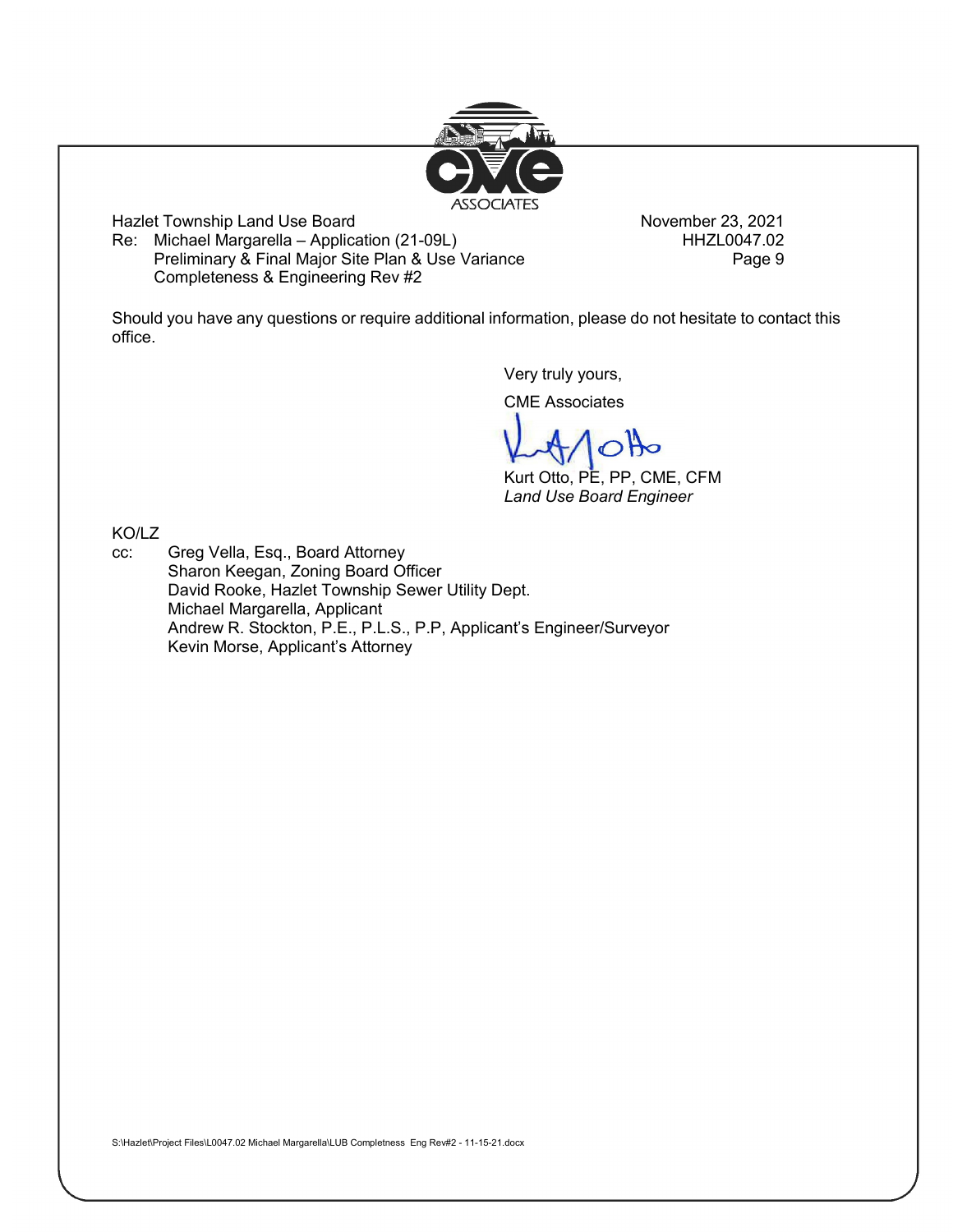

Hazlet Township Land Use Board November 23, 2021<br>Re: Michael Margarella – Application (21-09L) HHZL0047.02 Re: Michael Margarella – Application (21-09L) Preliminary & Final Major Site Plan & Use Variance **Preliminary & Final Major** Completeness & Engineering Rev #2

# **HAZLET TOWNSHIP LAND USE BOARD**

*Preliminary & Final Major Site Plan Block: 196.03, Lot: 1 Applicant: Michael Margarella*

## *HHZL0047.02*

## **TECHNICAL REVIEW NO. 2**

#### A. **General**

- 1. The Applicant should provide testimony in support of the required use variance and bulk variance relief required for the proposed development. We defer to the Board Attorney for further comment relative to the variance relief that is necessary and the criteria required for the Board to approve same. *(Testimony to be provided at public hearing).*
- 2. The Applicant must provide testimony to the Board to demonstrate that the requested Use Variance can be granted without substantial damage to the public good and will not substantially impair the intent and purpose of the zone plan and zoning ordinance. *(Testimony to be provided at public hearing).*
- 3. The Applicant should discuss and demonstrate that the overall design and layout of the building complies with the architectural design standards per **Section 181-501** of the Township Development Review Ordinance. *(Testimony to be provided at public hearing).*
- 4. Revise the architectural plans to indicate the height of the building as indicated in the Zoning Information Table. *(Not Addressed).*
- 5. Testimony should be provided regarding overall operations on site, number of employees (both during a typical shift and overall), hours of operation, prospective tenants (to the extent known), etc. *(Testimony to be provided at public hearing).*
- 6. We note the proposed trash enclosure is located within the front yard area of Munro Avenue. *(Testimony to be provided at public hearing).*
- 7. The Applicant shall provide overall testimony related to the proposed buildings architectural plans, and provide detailed descriptions as to material product selection, color, and architectural design elements meeting Section 181-502 – Architectural Standards. Items to be included in testimony include selection and location of HVAC units, shutters, building lighting, wall mounted signage, corner lot location, and design standards noted based upon proposed use.
- 8. Provide testimony as to whether a site identification sign is proposed, as no sign is shown on site plan and no detail is provided. If no signage is shown, any future sign must meet applicable standards of the Township code.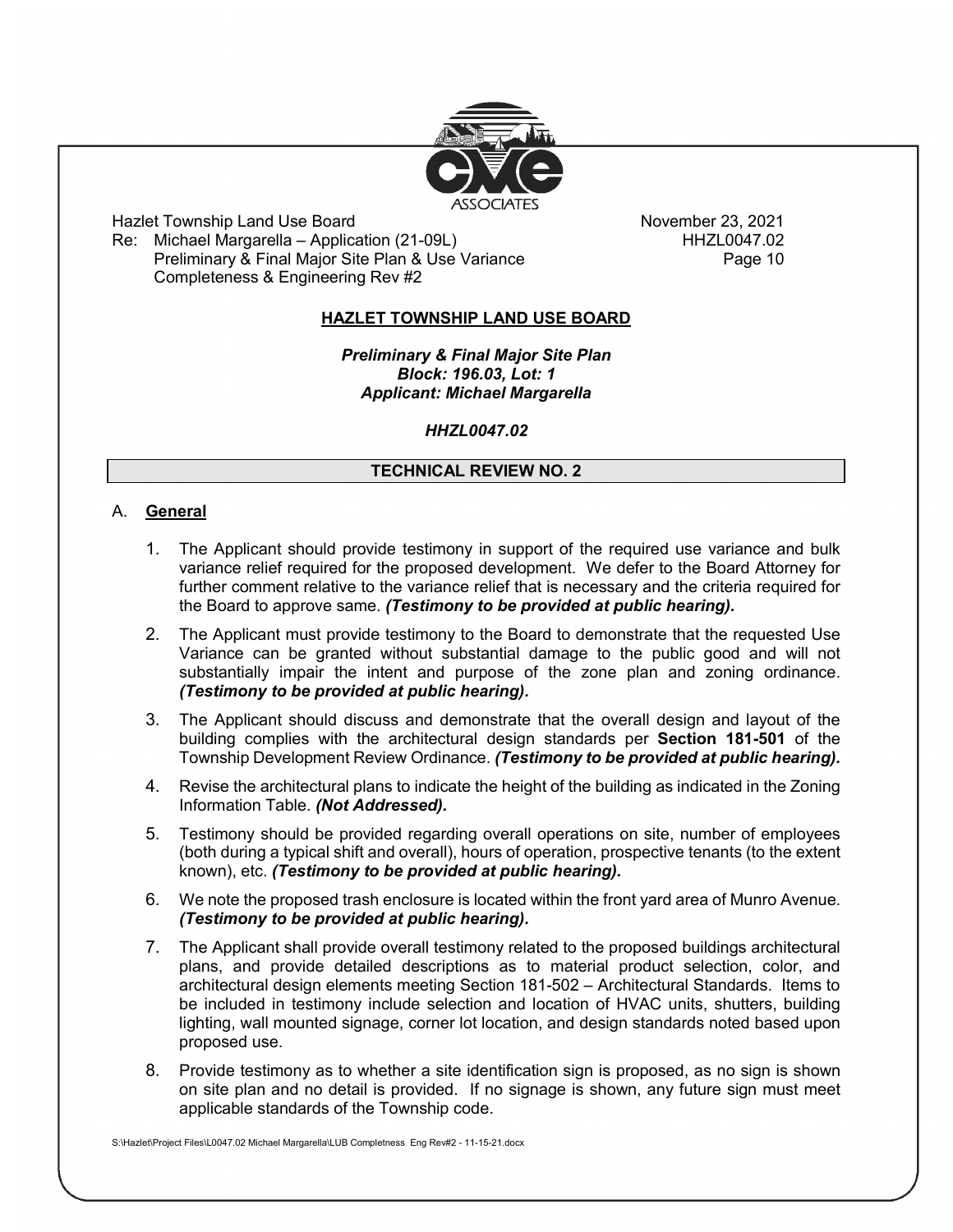

Hazlet Township Land Use Board<br>Re: Michael Margarella – Application (21-09L) November 23, 2021 Re: Michael Margarella – Application (21-09L) Preliminary & Final Major Site Plan & Use Variance **Page 11** Page 11 Completeness & Engineering Rev #2

9. If signs are proposed, a sign table should be provided on the cover sheet, and any variations to Chapter 181-410 provided.

#### B. **Layout, Traffic & Circulation**

- 1. The Applicant's Engineer should address the traffic impact of the proposed use on the adjacent roadway network. Analysis shall include: commercial use traffic and movements, residential use traffic and movements, delivery vehicles, emergency vehicles, refuse and recycling vehicles, and overall movements in and out of site. *(A submission waiver is now being requested).*
- 2. Provide testimony as to whether left turn out movements are proposed to Munroe. While we defer to County of Monmouth for overall review and approval, our office is concerned with queue times exiting to the left, if proposed, due to proximity to Route 36, and since there is no dedicated right turn only lane. *(Testimony to be provided at public hearing).*
- 3. As per **Section 181-811**, a Circulation Impact Study is required for all Preliminary Major Site Plans. Provide Circulation Impact Study for review, with emphasis on 811D, the Traffic Impact Report section. *(A submission waiver is now being requested).*
- 4. The improvements along NJSH Route 36 and Monroe Avenue are under the jurisdiction of NJDOT and Monmouth County respectively, and accordingly, will require NJDOT and County approvals. The Applicant should provide a status update relative to the required NJDOT and County approvals and outline the comments and recommendations received from each respective reviewing agencies. *(Testimony to be provided at public hearing).*
- 5. Based upon the proposed building commercial use and residential apartment breakdown indicated on the Title Sheet, a total of twenty-eight (28) parking spaces are proposed on site to comply with Township requirements. The Applicant should discuss the details of the breakdown and specify the type of uses in accordance with **Section 181-408.14D**. *(Testimony to be provided at public hearing).*
- 6. The details of loading / unloading operations should be discussed, and a turning template plan should be provided to demonstrate how delivery, trash collection and emergency vehicles will access and circulate the site. *(Testimony to be provided at public hearing).*
- 7. The proposed ADA stalls in the front of the building measure 8 feet wide by 18 feet long, per detail sheet 9. Recent ADA guidance suggests van accessible spaces shall include an 11' wide space with a 5' hatch. Revise plans and detail sheets accordingly. *(Addressed).*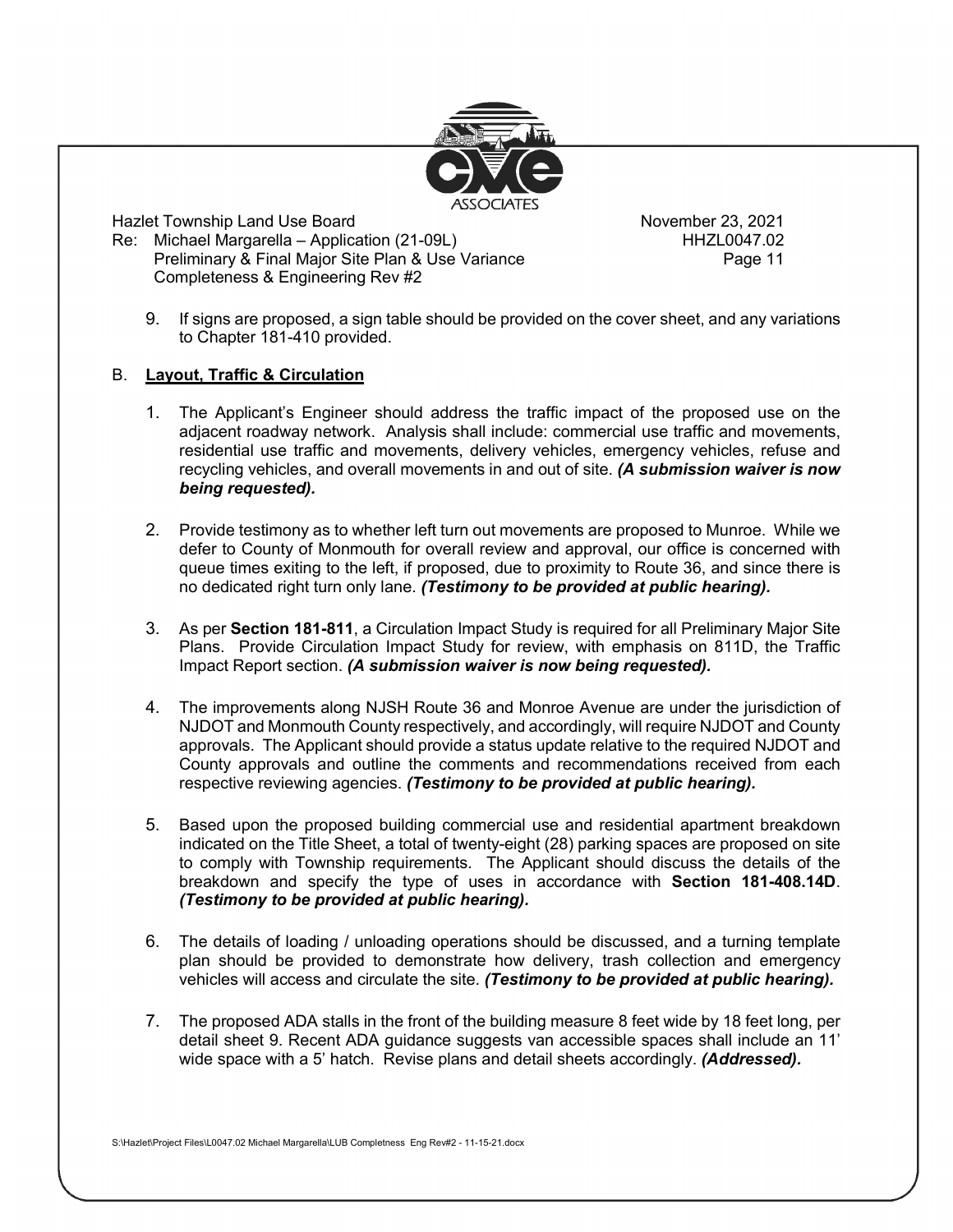

Hazlet Township Land Use Board<br>Re: Michael Margarella – Application (21-09L) November 23, 2021 Re: Michael Margarella – Application (21-09L) Preliminary & Final Major Site Plan & Use Variance **Page 12** Page 12 Completeness & Engineering Rev #2

- 8. Driveway aprons are required to permit access to any driveway from a street and same should conform in accordance with **Section 181-506B**. *(Addressed).*
- 9. The proposed driveway to Munro Avenue extends into the public right-of-way. Sight triangles, in accordance with County and State requirements, shall be provided on both sides of the driveway and at the corner lot intersection. *(Partially Addressed, sight triangles added along Munro Avenue driveway, but no confirmation for corner lot sight triangle).*
- 10. The widths of all site access drives should be dimensioned on the plans, and all edge-ofpavement / curb radii, parking space dimensions should be indicated. *(Partially addressed. Parking space dimensions remain to be indicated on the plan).*
- 11. Existing sidewalk is present along Route 36 from the adjoining property to the east. In accordance with **Section 181-571**, sidewalks are required for all non-residential development. It is our recommendation that sidewalk be added for the entire frontage of the property, however, overall approval shall be per NJDOT and Monmouth County. *(Addressed. Approval of same is contingent upon NJDOT and Monmouth County approvals).*
- 12. Any existing curb cuts and depressed curb not proposed to be reused shall be removed and replaced with full face curbing. A note indicating same should be added to the Site Plan indicating that damaged and/or unacceptable curbing will be removed and replaced as directed by the Township Engineer. *(Addressed. A note has been added to the plan).*
- 13. As per **Section 181-518**, Sight Triangles On all corner lots in all zones there shall be an unobstructed sight triangle formed by measuring 25 feet along each curb line from the point of intersecting curb lines at such corner and connecting such points to form a triangular area. Provide testimony meeting this requirement, and revise all plans as required. *(Not addressed).*
- 14. Indicate the limit of pavement repair on the plan associated with improvements within the public R.O.W. A pavement repair detail should also be provided, for both County and State highway requirements. *(Not addressed).*
- 15. Provide "DO NOT ENTER" signs to prevent motorists from accessing the site through the driveway along Monroe Avenue. In addition, pending testimony regarding movements in and out of site, we reserve the right to future signage requests. *(Addressed).*
- 16. The Applicant shall provide testimony regarding the proposed 28 paved parking spaces, and provide note on cover sheet indicating the Township code sections 181-408.14. The source of the presently calculated 28 spaces shall be confirmed with applicable uses at 181-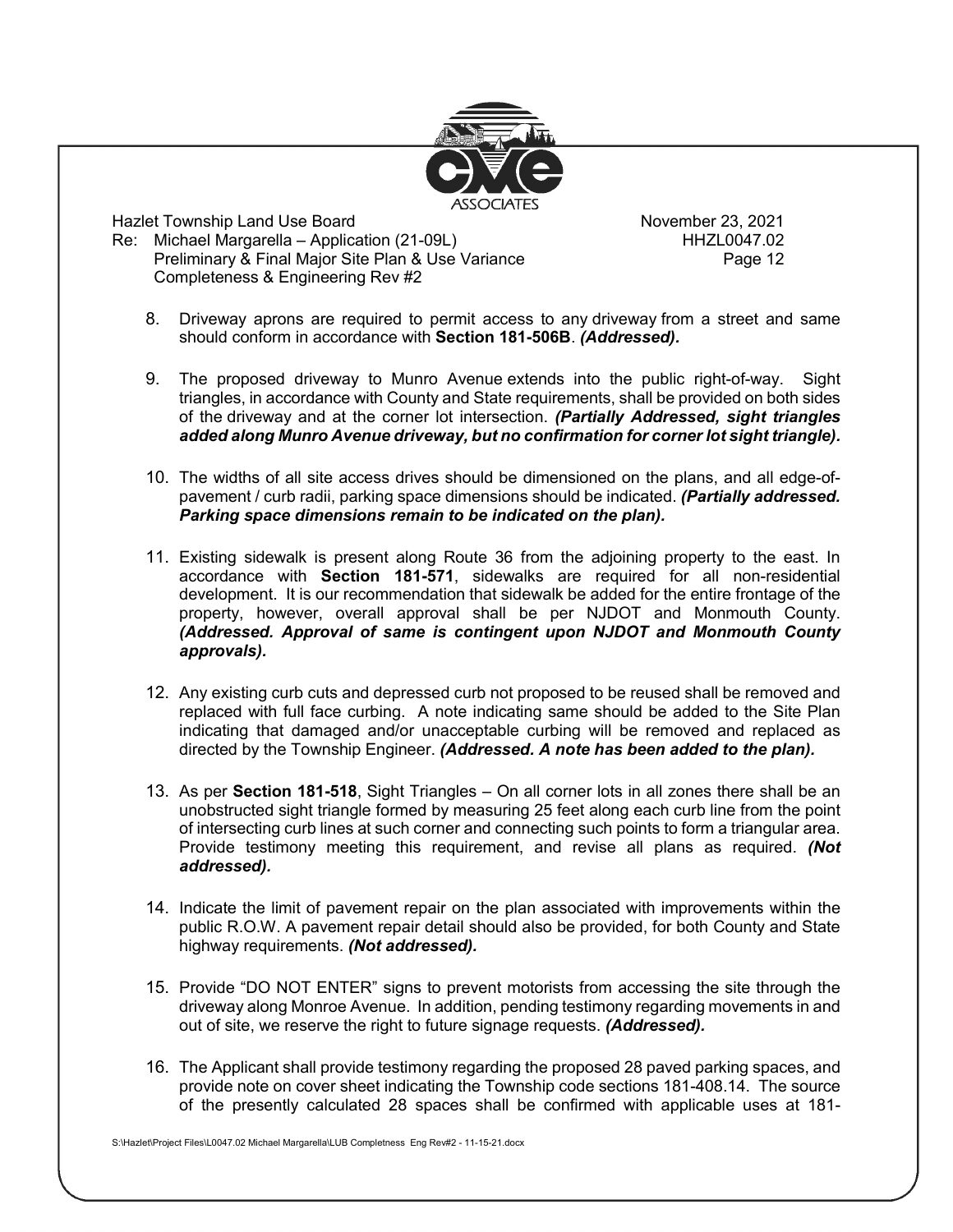

Hazlet Township Land Use Board November 23, 2021 Re: Michael Margarella – Application (21-09L) Preliminary & Final Major Site Plan & Use Variance **Page 13** Page 13 Completeness & Engineering Rev #2

408.14D. We note application says "mixed use-apartments over commercial" whereas architectural plans call out 4 offices.

## C. **Grading, Drainage and Utilities**

- 1. Applicant proposes an on-site seepage pit, to be located north of proposed building, to take runoff from proposed new building roof. Per Stormwater Report, seepage pit designed such that stormwater runoff leaving site under post development conditions does not exceed predevelopment. Applicant shall provide testimony as to proposed stormwater management onsite, and its design meeting applicable Township codes. *(Testimony to be provided at public hearing).*
- 2. It appears existing runoff exits the site to the northerly and southerly properly lines. Provide a pre & post drainage area maps to indicate the existing and proposed drainage patterns and demonstrate no increase in peak runoff rates and volumes for the 2, 10 and 100-yr storm for the site for each point of analysis resulting from the proposed improvements. *(Not addressed).*
- 3. Soil tests are required at the exact location of the proposed drywell system in order to confirm its ability to function as designed. *(Not addressed).*
- 4. The seasonal high water table (SHWT) must be at least 2 feet below the bottom of the proposed drywell. *(Not addressed).*
- 5. Provide permeability rate soil testing results for review in order to confirm the drywell system as designed will function properly. *(Not addressed).*
- 6. Assess groundwater mounding impacts for the proposed drywell. The mounding analysis must provide details and supporting documentation on the methods used and assumptions made, including values used in calculations. *(Not addressed).*
- 7. Provide calculations for the proposed roof leader collection piping to the drywell system. *(Not addressed).*
- 8. Revise the Operation & Maintenance Manual to include the following:
	- i. The name, address and telephone number of the party responsible for the preventative and corrective maintenance of the stormwater management measure. *(Not addressed).*
	- ii. Cost estimates of preventative and corrective maintenance tasks for the drywell system. *(Not addressed).*
	- iii. Maintenance equipment, tools, and supplies necessary to perform the various preventative and corrective maintenance tasks specified in the plan. *(Not addressed).*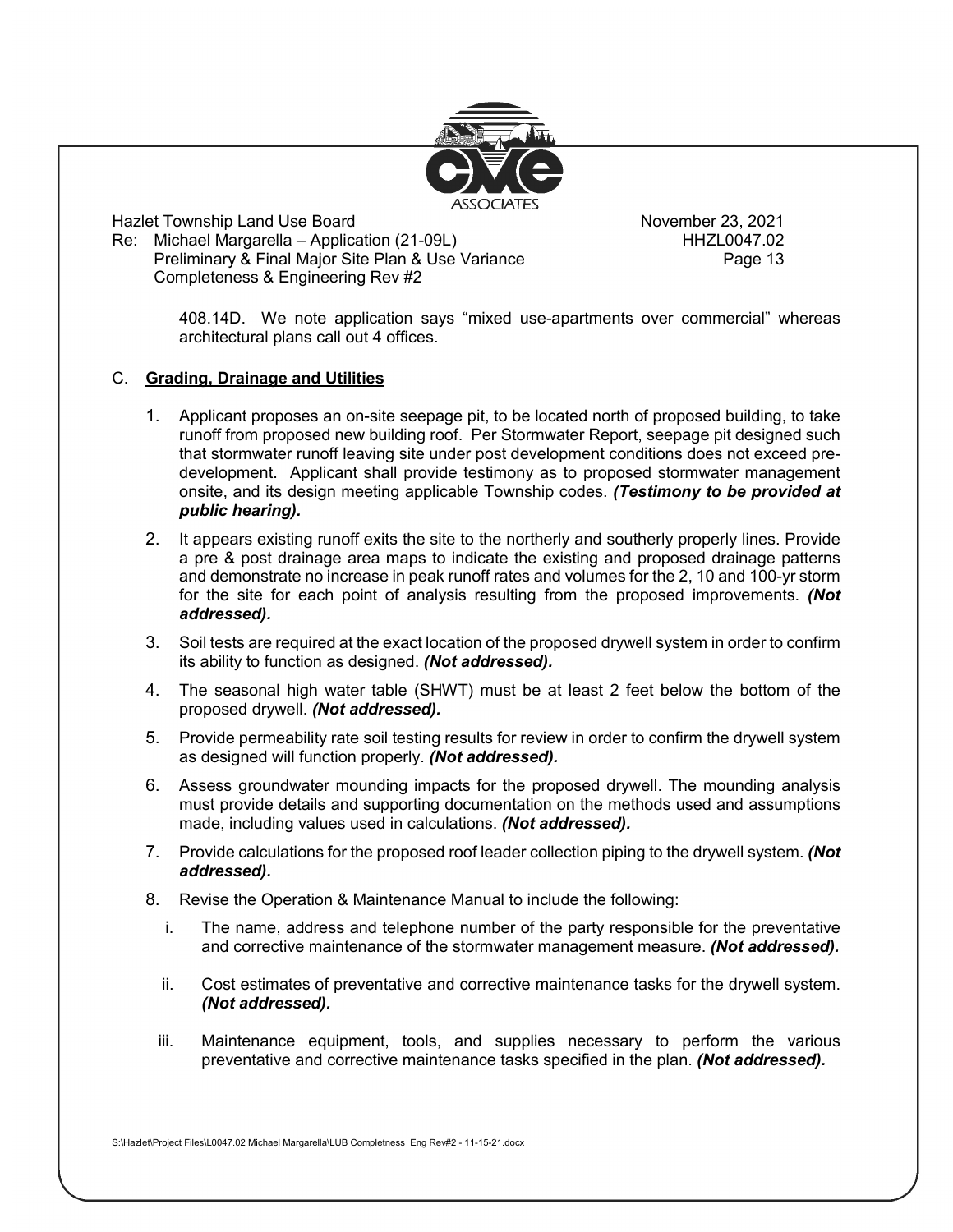

Hazlet Township Land Use Board<br>Re: Michael Margarella – Application (21-09L) November 23, 2021 Re: Michael Margarella – Application (21-09L) Preliminary & Final Major Site Plan & Use Variance **Page 14** Page 14 Completeness & Engineering Rev #2

- 9. The operation and maintenance of the stormwater management facility shall remain with the owner of the property with provisions requiring that it shall pass to any successive owner. A note should be added to the plan addressing this requirement. *(Not addressed).*
- 10. Include a detailed log of all preventative and corrective maintenance for the drywell. *(Not addressed).*
- 11. The Applicant should provide an overview of the utility extensions necessary to service the proposed development, discussing how these extensions will be connected to the existing systems, and outline any of the preliminary comments received from the applicable utilities agencies, if any. *(Testimony to be provided at public hearing).*
- 12. All new curbing, including depressed driveway curbing and new ADA ramps, shall be provided with proposed TC and G grades in the Grading Plan. *(Partially addressed. Spot elevations remain to be provided at all ADA ramps).*
- 13. The stormwater management report indicates that the proposed drywells are designed to address stormwater quantity and groundwater recharge. The Applicant should provide a general overview of how the system will function. *(Testimony to be provided at public hearing).*
- 14. We defer water and sewer utility comments to the Township water and sewer engineer.

#### D. **Landscaping and Lighting**

- 1. It appears existing trees were previously cleared and the area indicated as 'wooded' does not match field conditions. Our office recommends removing invasive species and providing an appropriate buffer screen to the existing residential property. *(Partially addressed. As discussed above, additional plant materials as well as the requested notes should be provided).*
- 2. Revise the plans to provide a note that a tree removal permit shall be secured prior to any site disturbance, in accordance with **Section 181-523D**. *(Not addressed)***.**
- 3. It appears the proposed shrubs and annual flower beds are directly under the proposed shade tree. Our office recommends providing a minimum of at least two (2) foot clearance (or more) from the base of the trees, to reduce root competition and aid in survivability. *(Addressed).*
- 4. Our office does not recommend PS (White Pine) due to its mature size, sapping and losing its lower limbs as it matures. An alternative species should be considered, such as Eastern Red Cedar, Spartan Juniper, Wichita Blue Juniper, Robusta Green Juniper, etc. *(Addressed).*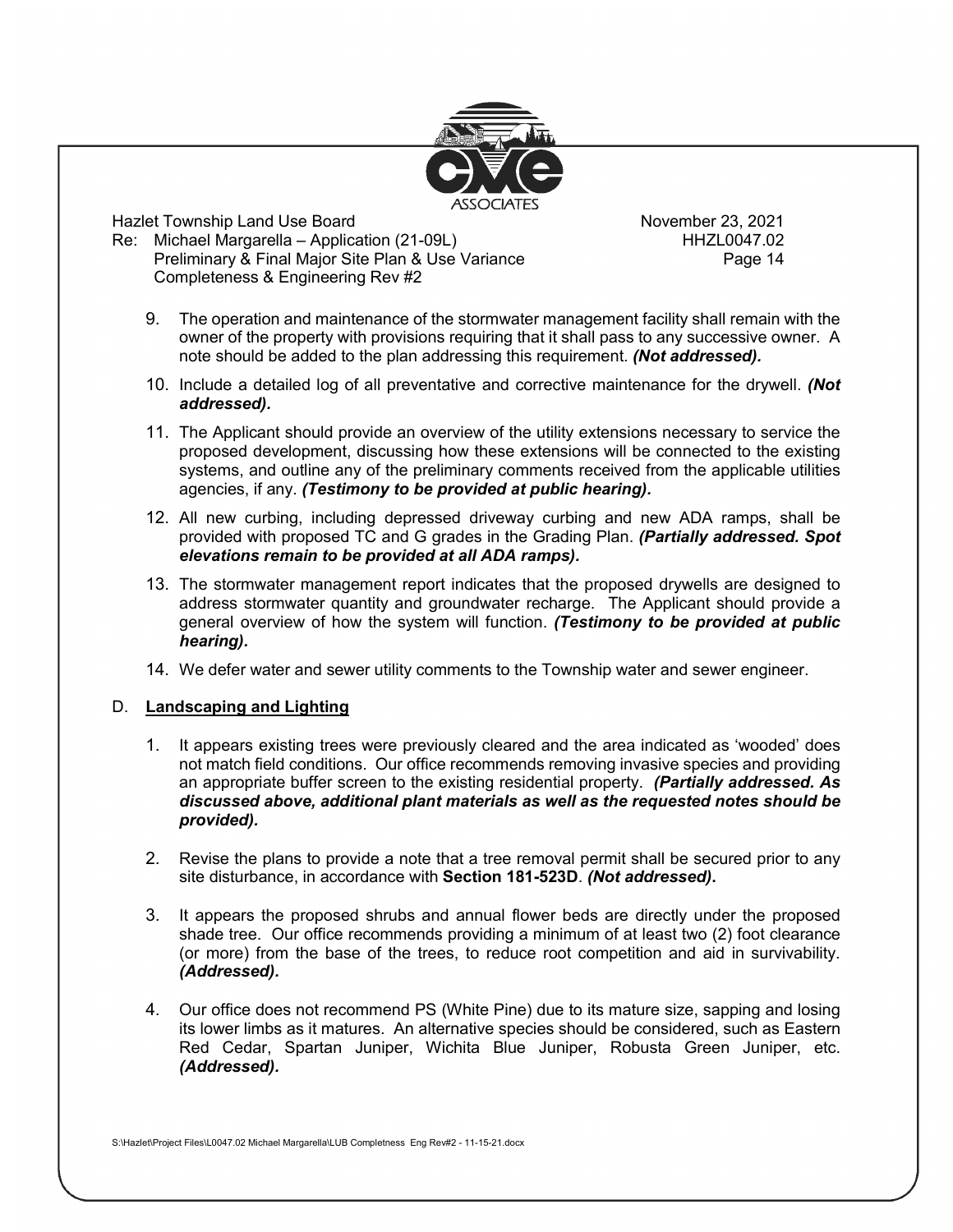

Hazlet Township Land Use Board<br>Re: Michael Margarella – Application (21-09L) November 23, 2021 Re: Michael Margarella – Application (21-09L) Preliminary & Final Major Site Plan & Use Variance **Page 15** Page 15 Completeness & Engineering Rev #2

- 5. Revise the 'Plant Schedule', sheet 6 of 9, to indicate proposed CC (Redbud) to be a single stem tree, due to its use within the parking lot islands. Also, proposed single stem ornamental trees should be indicated by caliper size, such as a 2" caliper minimum, and multi-stem trees should be a minimum size of 8-10 feet tall. *(Addressed).*
- 6. Revise the plans to graphically depict mulch bed lines on the plans, to prevent confusion during construction. *(Addressed).*
- 7. Revise the tree planting details to indicate only two (2) stakes are required. Also, remove the note referencing tree wrap, as current industry standards does not endorse the use of such. *(Addressed).*
- 8. It appears significant light spillage occurs onto existing Lot 7 as well as both roadways. This should be reviewed and revised. *(Addressed).*
- 9. Revise the plans to provide details and ordering information for any proposed building mounted light fixtures, for further review. *(Addressed).*
- 10. Revise the 'Pole Mounted Light Fixture Detail', sheet 6 of 9, to indicate a concrete strength of 4,500 psi. Currently, the plans indicate 3,000 psi. *(Addressed).*
- 11. Revise the plans to provide manufacturer's catalog cuts for all proposed fixtures and poles, for further review. Also, indicate proposed color and finish. Further indicate the proposed lighting temperature in Kelvins. *(Not Addressed).*

#### E. **Environmental**

- 1. Applicant has requested a waiver from submission of Environmental Impact Report. Provide testimony in support of waiver request. *(Testimony to be provided at public hearing).*
- 2. The applicant should outline if any comments have been received from the Township Environmental Commission for the benefit of the Board. *(Testimony to be provided at public hearing).*
- 3. The Applicant should indicate if a Phase I Environmental Assessment (in accordance with ASTM-1597-05) or a Preliminary Assessment (in accordance with the NJDEP Technical Requirements for Site Remediation, NJAC 7:26E) have been performed. *(Testimony to be provided at public hearing).*
- 4. The Applicant should indicate if a well exists onsite. If so, its location should be shown on the plans along with a note stating it is to be sealed in accordance with Township Health Department and NJDEP requirements. *(Testimony to be provided at public hearing).*